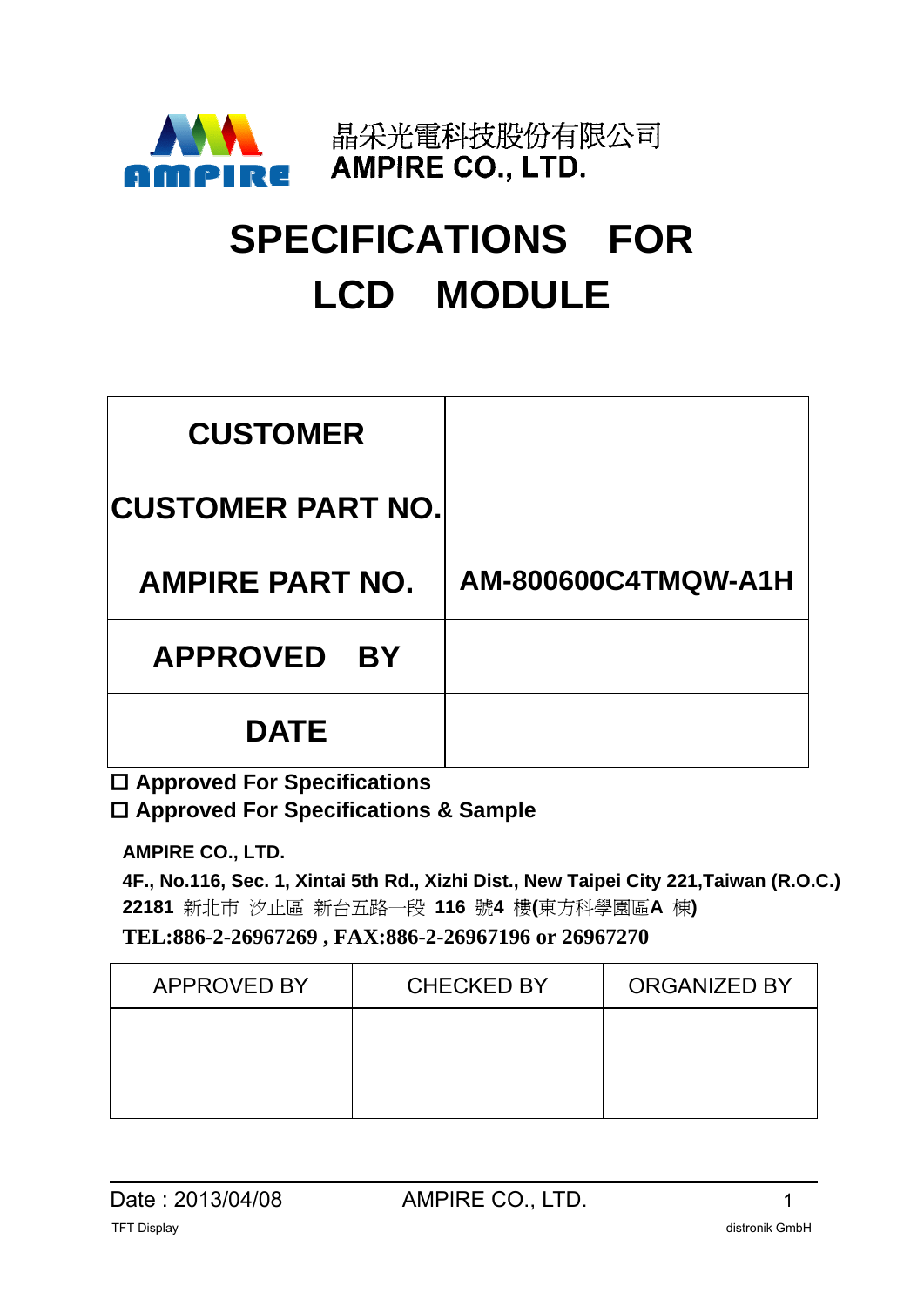### **RECORD OF REVISION**

| <b>Revision Date</b> | Page           | <b>Contents</b>                            | <b>Editor</b> |
|----------------------|----------------|--------------------------------------------|---------------|
| 2013/03/15           | --             | <b>New Release</b>                         | Emil          |
| 2013/03/19           | $\mathfrak{S}$ | Correct the interface description.         | Emil          |
| 2013/03/28           | 11             | Correct the pin definition.                | Emil          |
| 2013/03/28           | $\mathfrak{S}$ | Correct the LCM construction (without TP). | Emil          |
| 2013/04/08           | 11             | Mention the default setting.               | Emil          |
| 2013/04/15           | $\sqrt{5}$     | Correct the LED voltage                    | <b>Bob</b>    |
|                      |                |                                            |               |
|                      |                |                                            |               |
|                      |                |                                            |               |
|                      |                |                                            |               |
|                      |                |                                            |               |
|                      |                |                                            |               |
|                      |                |                                            |               |
|                      |                |                                            |               |
|                      |                |                                            |               |
|                      |                |                                            |               |
|                      |                |                                            |               |
|                      |                |                                            |               |
|                      |                |                                            |               |
|                      |                |                                            |               |
|                      |                |                                            |               |
|                      |                |                                            |               |
|                      |                |                                            |               |
|                      |                |                                            |               |
|                      |                |                                            |               |
|                      |                |                                            |               |
|                      |                |                                            |               |
|                      |                |                                            |               |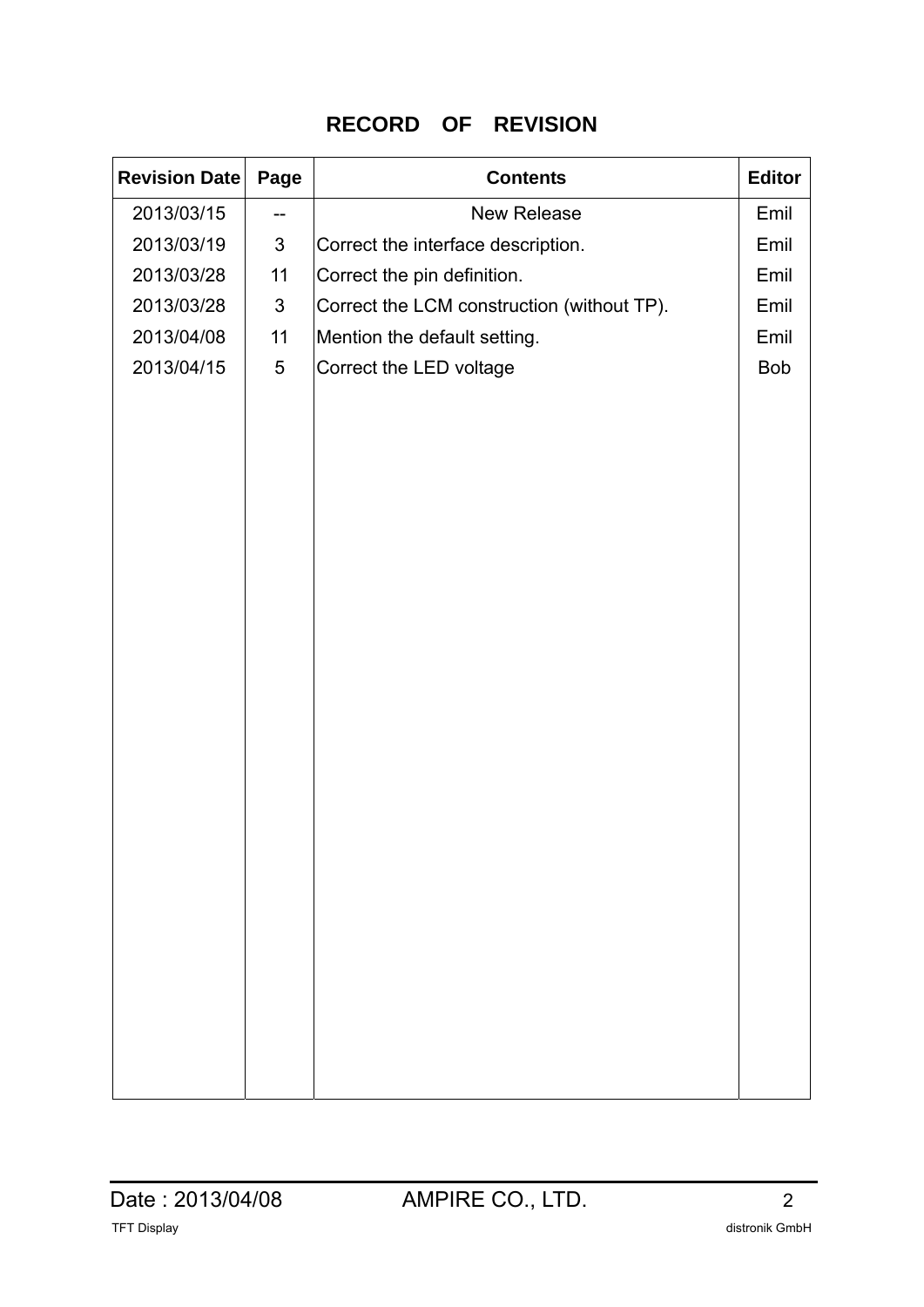# **1. Features**

8 inch Amorphous-TFT-LCD (Thin Film Transistor Liquid Crystal Display) module. This module is composed of a 8" TFT-LCD panel, LED backlight, LED driver unit and power circuit unit.

- (1) Construction: 8" a-Si TFT active matrix, White LED Backlight and LED driver unit.
- (2) Resolution (pixel): 800(R.G.B) X600
- (3) Number of the Colors : 262K colors ( R , G , B 6 bit digital each)
- (4) LCD type : Transmissive , normally White
- (5) Interface: LVDS interface 20 pin
- (6) Power Supply Voltage: 3.3V for logic voltage, 5.0V for LED driver power voltage.
- (7) Viewing Direction: 6 O'clock (Gray Inversion)

| <b>Item</b>       | <b>Specifications</b>             | unit |
|-------------------|-----------------------------------|------|
| <b>LCD</b> size   | 8 inch (Diagonal)                 |      |
| Resolution        | 800 x 3(RGB) x 600                | dot  |
| Dot pitch         | $0.0675(W) \times 0.2025(H)$      | mm   |
| Active area       | $162.0(W) \times 121.5(H)$        | mm   |
| Module size       | $183.0(W)$ x $141.0(H)$ x 8.36(D) | mm   |
| Surface treatment | <b>Anti-Glare</b>                 |      |
| Color arrangement | <b>RGB-stripe</b>                 |      |
| interface         | <b>LVDS</b>                       |      |
| Weight            | T.B.D.                            | g    |

# **2. PHYSICAL SPECIFICATIONS**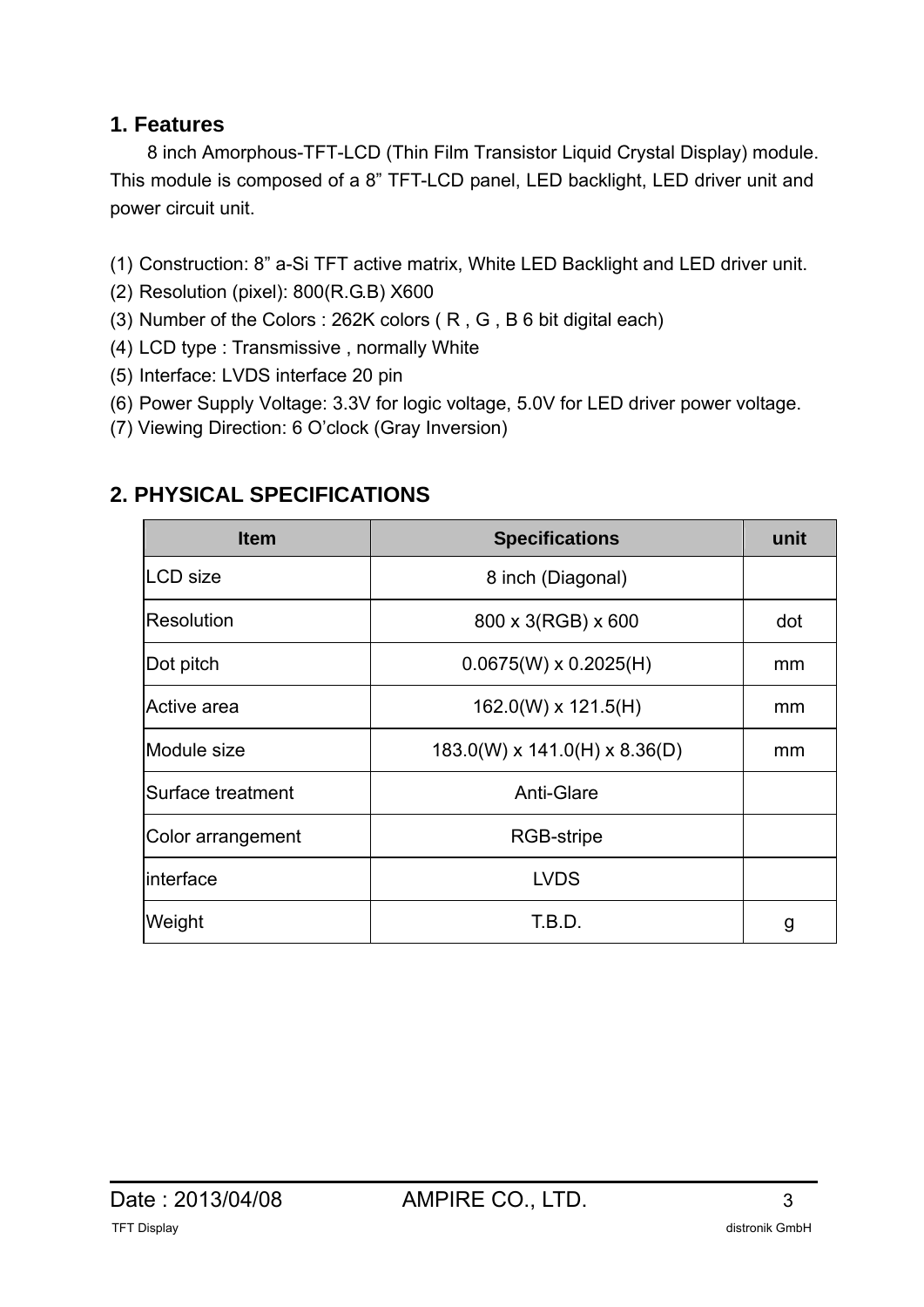# **3. ABSOLUTE MAX. RATINGS**

| <b>Item</b>           |               | <b>Values</b> |      | <b>UNIT</b> | <b>Note</b> |
|-----------------------|---------------|---------------|------|-------------|-------------|
|                       | <b>Symbol</b> | Min.          | Max. |             |             |
| Power voltage         | <b>VCC</b>    | $-0.3$        | 4.6  |             |             |
|                       | VLED          | $-0.3$        | 6.0  |             |             |
| Operation temperature | Top           | $-20$         | 70   | $\sim$      |             |
| Storage temperature   | <b>TST</b>    | $-30$         | 80   | $\sim$      |             |

# **4. ELECTRICAL CHARACTERISTICS**

### **4-1 TFT LCD Module**

|                 |                                      | MIN                  | NOM | MAX                             | UNIT |
|-----------------|--------------------------------------|----------------------|-----|---------------------------------|------|
| $\rm v_{cc}$    | Supply voltage                       |                      | 3.3 | 3.6                             |      |
| V <sub>IH</sub> | High-level input voltage (SHTDN)     |                      |     |                                 |      |
| VIL             | Low-level input voltage (SHTDN)      |                      |     | 0.8                             |      |
| $ V_{ID} $      | Magnitude differential input voltage | 0.1                  |     | 0.6                             | V    |
| V <sub>IC</sub> | Common-mode input voltage            | $\frac{ V_{ID} }{2}$ |     | $\frac{ V_{ID} }{2}$<br>$2.4 -$ | V    |



| Item                                     | Symbol                      |            | <b>Values</b> |            | <b>Unit</b> | Remark                              |  |
|------------------------------------------|-----------------------------|------------|---------------|------------|-------------|-------------------------------------|--|
|                                          |                             | <b>MIN</b> | <b>TYP</b>    | <b>MAX</b> |             |                                     |  |
| <b>LED Driver Power</b><br>Voltage       | $\mathsf{V}_{\mathsf{LED}}$ | 4.5        | 5.0           | 5.5        | V           |                                     |  |
| <b>LED Driver Current</b><br>Consumption | <b>ILED</b>                 | $- -$      | 410           | --         | mA          | VLED=5V<br>VADJ=3.3V<br>(duty 100%) |  |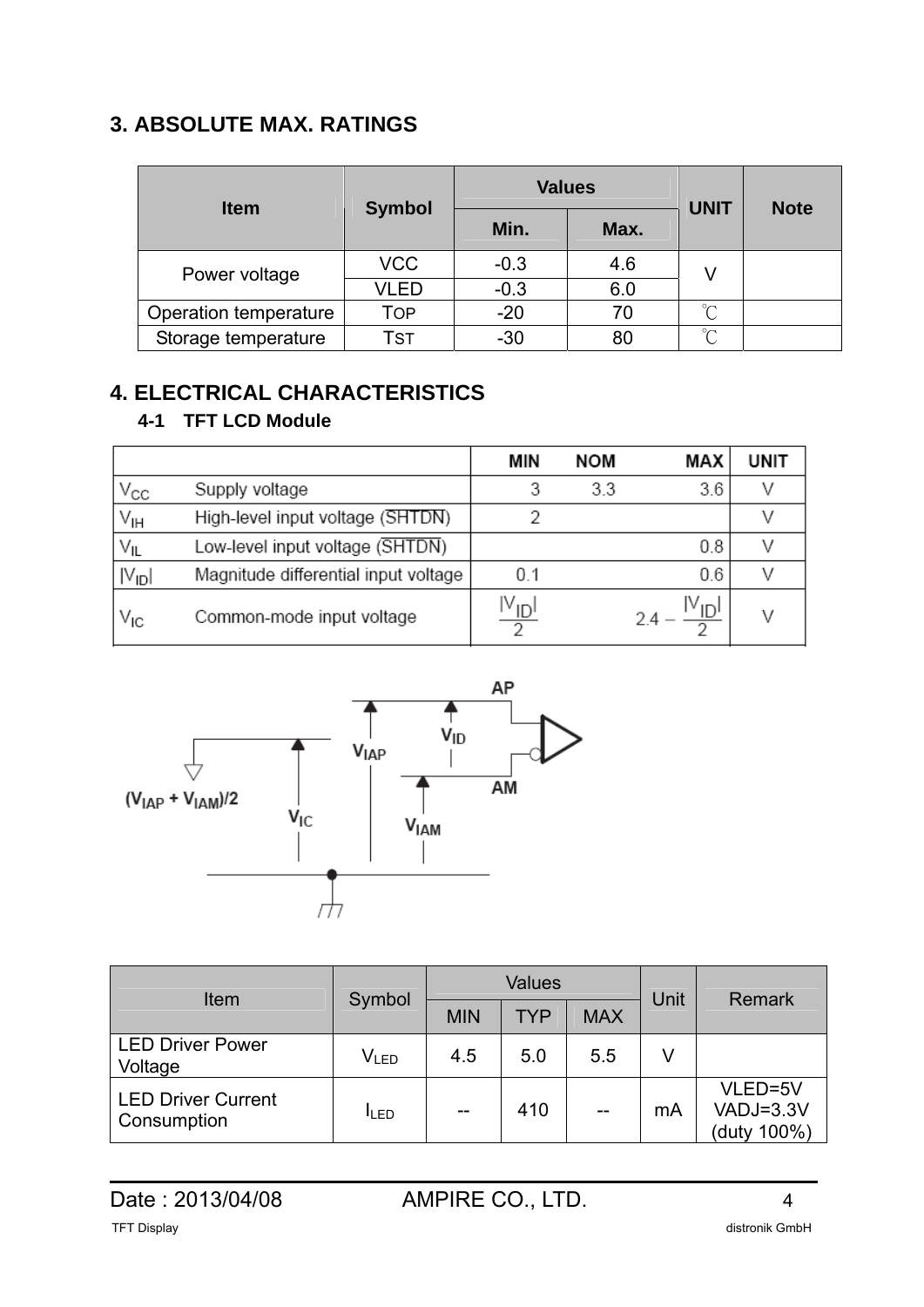|  |  |  | 4-2 Backlight Driving Conditions |
|--|--|--|----------------------------------|
|--|--|--|----------------------------------|

| <b>Item</b>          |               |        | <b>Values</b> | <b>Unit</b> | <b>Note</b> |        |
|----------------------|---------------|--------|---------------|-------------|-------------|--------|
|                      | <b>Symbol</b> | Min.   | Typ.          | Max.        |             |        |
| LED voltage          | VL            | --     | 9.9           | 10.5        | V           | Note 1 |
| <b>LED</b> current   | IL            | 162    | 180           | 198         | mA          | Note 1 |
| <b>LED</b> life time | --            | 20,000 |               |             | Hr          | Note 2 |

Note 1 : The LED Supply Voltage is defined by the number of LED at Ta=25℃ and IL=180mA.

Note 2 : The "LED life time" is defined as the module brightness decrease to 50% original brightness at Ta=25℃ and IL=180mA. The LED lifetime could be decreased if operating IL is larger than 180mA.



Note 3 : When LCM is operated over 40℃ ambient temperature, the ILED should be follow :

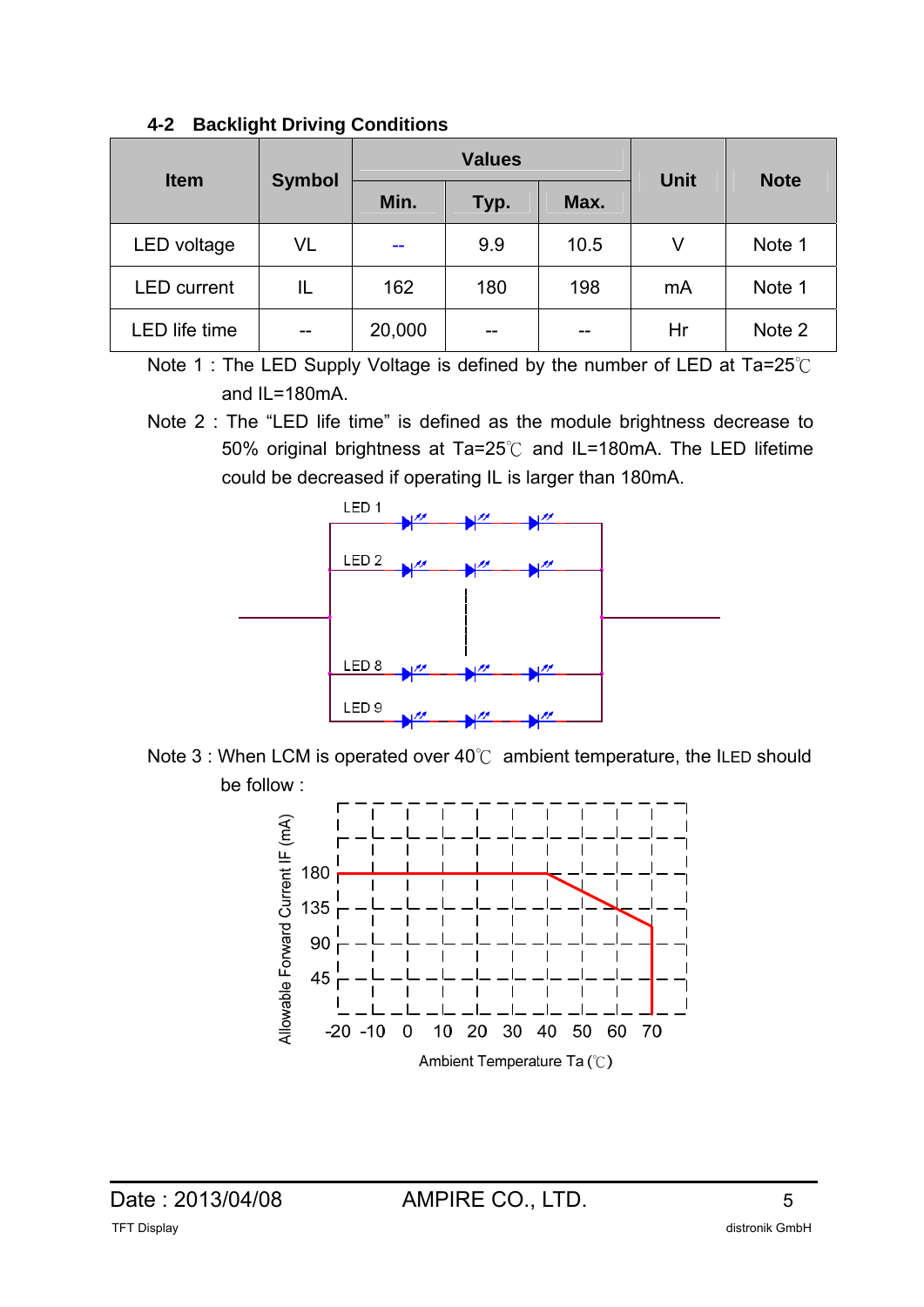#### **4-3 Power Sequence**



Note : Data Signal includes DCLK, DE, HS, VS, R0~R5, G0~G5, B0~B5.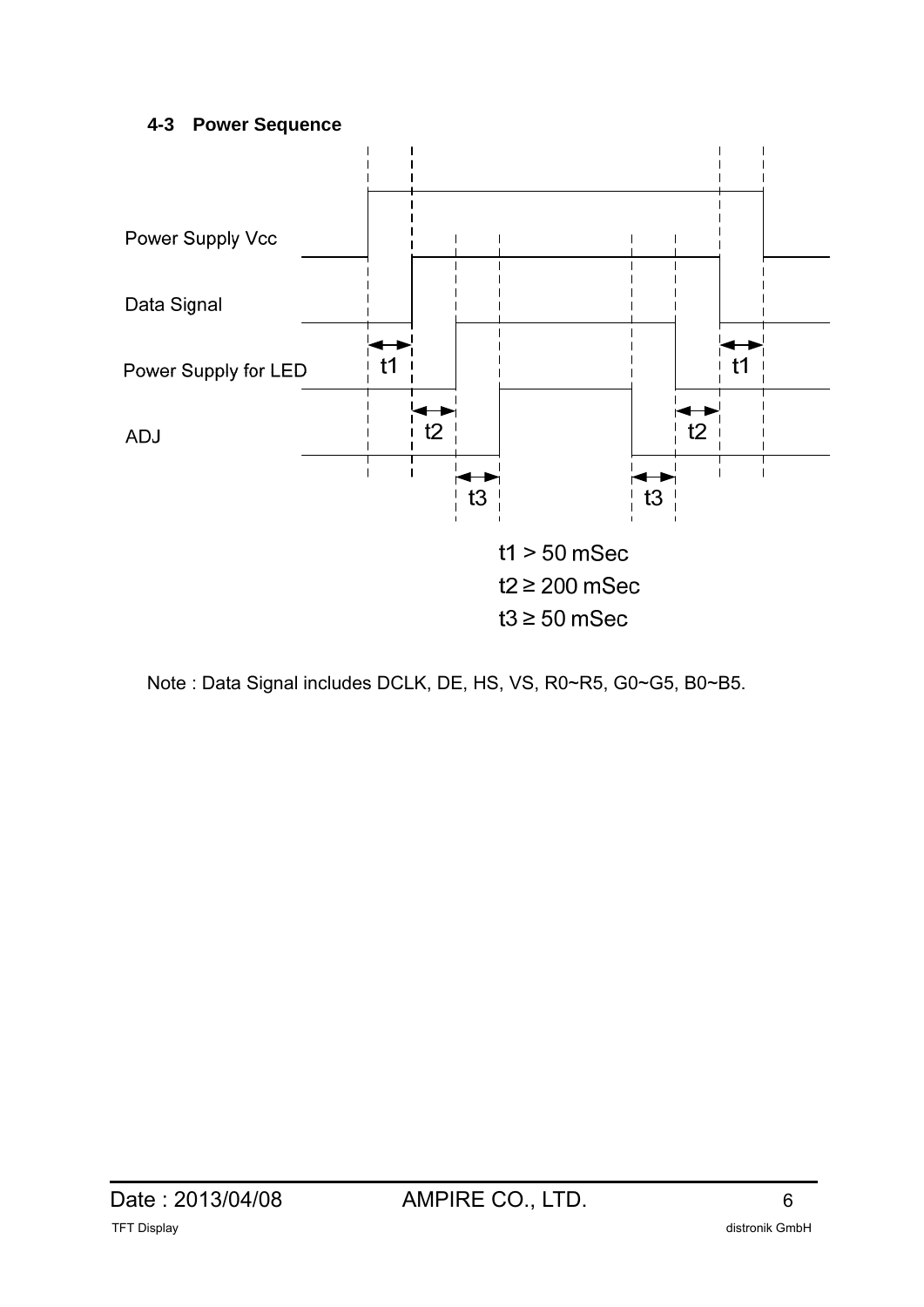# **5. Optical Specifications**

| <b>Item</b>                    |               | <b>Condition</b>                      |      | <b>Values</b> |      | <b>Note</b> |                   |  |
|--------------------------------|---------------|---------------------------------------|------|---------------|------|-------------|-------------------|--|
|                                | <b>Symbol</b> |                                       | Min. | Typ.          | Max. | <b>Unit</b> |                   |  |
|                                | $\theta L$    | $\Phi = 180^\circ$<br>$(9$ o'clock)   | 60   | 70            |      |             |                   |  |
| Viewing angle<br>$(CR \ge 10)$ | $\theta$ R    | $\Phi = 0^{\circ}$<br>$(3$ o'clock)   | 60   | 70            |      |             |                   |  |
|                                | $\theta$ T    | $\Phi = 90^\circ$<br>(12 o'clock)     | 40   | 50            | --   | degree      | Note1             |  |
|                                | $\theta$ B    | $\Phi = 270^\circ$<br>(6 o'clock)     | 60   | 70            |      |             |                   |  |
|                                | <b>TON</b>    |                                       |      | 10            | 20   | msec        | Note <sub>3</sub> |  |
| Response time                  | <b>TOFF</b>   |                                       |      | 15            | 30   | msec        |                   |  |
| Contrast ratio                 | <b>CR</b>     |                                       | 400  | 500           | --   |             | Note4             |  |
| Color                          | <b>WX</b>     | Normal<br>$\theta = \Phi = 0^{\circ}$ | 0.26 | 0.31          | 0.36 |             | Note <sub>5</sub> |  |
| chromaticity                   | <b>WY</b>     |                                       | 0.28 | 0.33          | 0.38 |             | Note <sub>6</sub> |  |
| Luminance                      | L             |                                       | 200  | 250           |      | $cd/m^2$    | Note <sub>6</sub> |  |
| Luminance<br>uniformity        | YU            |                                       | 70   | 75            | --   | $\%$        | Note7             |  |

Test Conditions :

- 1. VCC =  $3.3V$ ,  $IL = 180mA$  (Backlight current), the ambient temperature is 25℃.
- 2. The test systems refer to Note 2.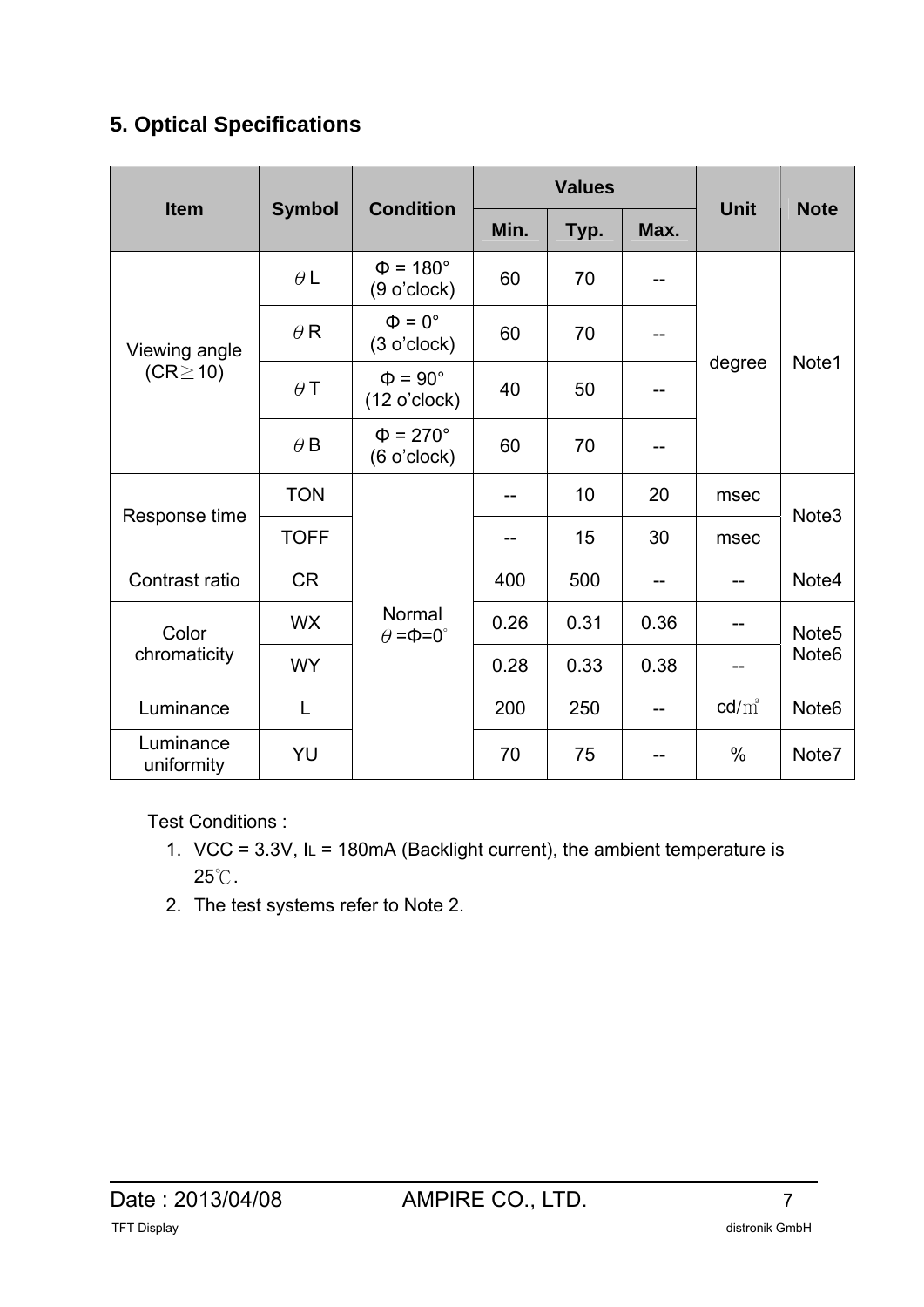

Note 2 : Definition of optical measurement system.

 The optical characteristics should be measured in dark room. After 30 minutes operation, the optical properties are measured at the center point of the LCD screen. (Response time is measured by Photo detector TOPCON BM-7, other items are measured by BM-5A/Field of view : 1° / Height : 500mm.)

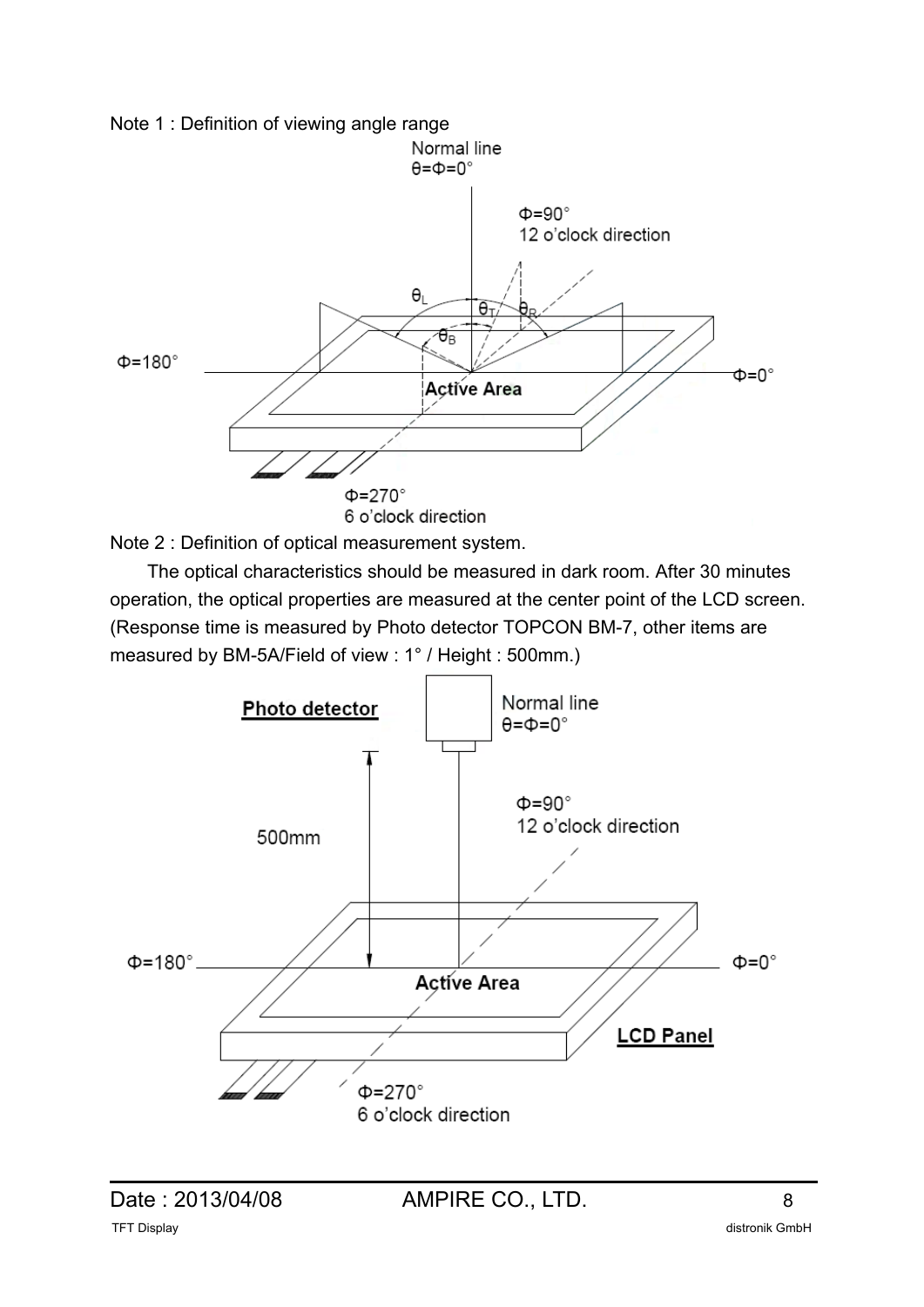### Note 3 : Definition of Response time

 The response time is defined as the LCD optical switching time interval between "White" state and "Black" state. Rise time (TON) is the time between photo detector output intensity changed from 90% to 10%. And fall time (TOFF) is the time between photo detector output intensity changed from 10% to 90%.



Luminance measured when LCD on the "Black" state

Note 5 : Definition of color chromaticity (CIE1931)

Color coordinated measured at center point of LCD.

Note 6 : All input terminals LCD panel must be ground when measuring the center area of the panel.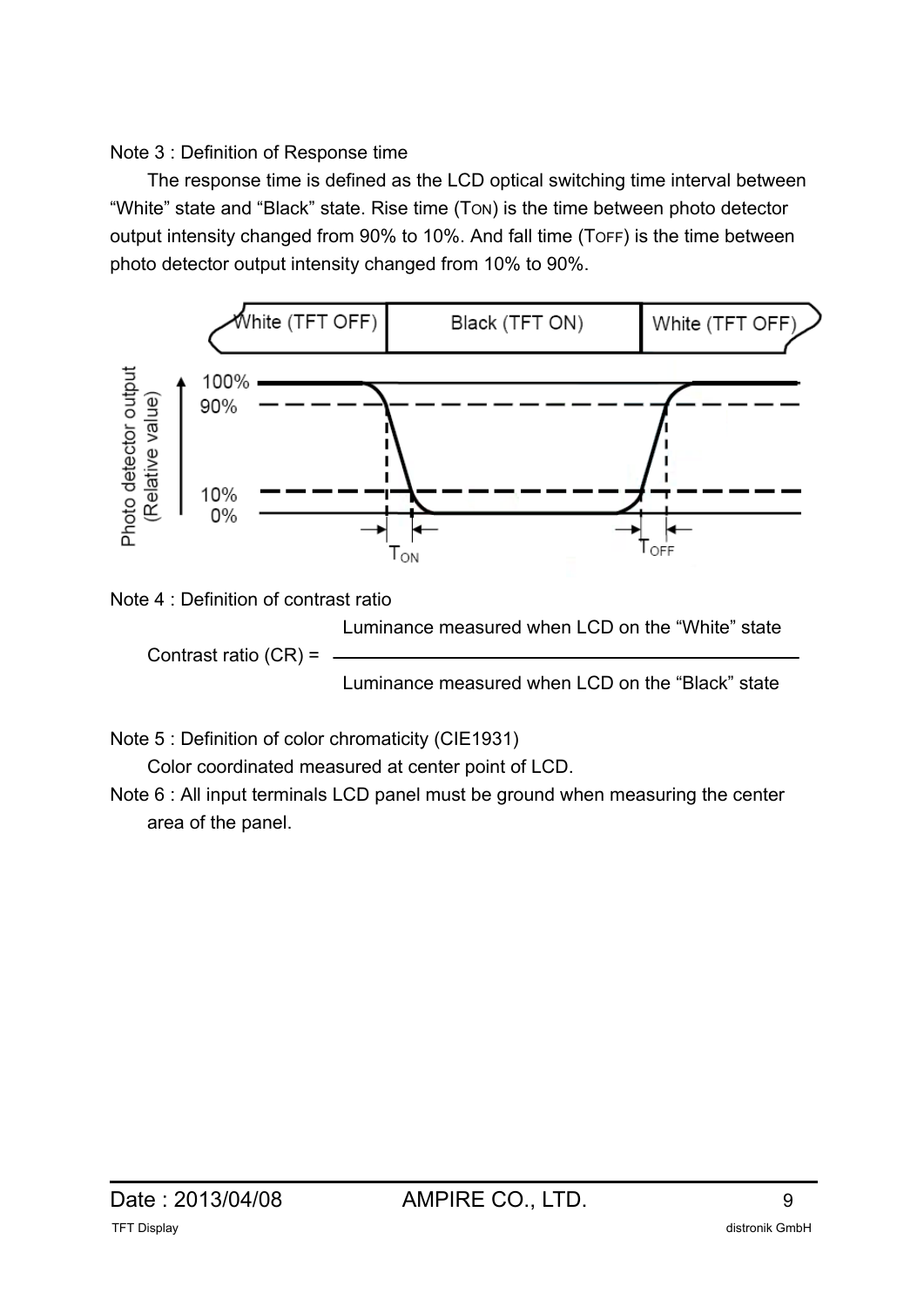#### Note 7 : Definition of Luminance Uniformity

 Active area is divided into 9 measuring areas (Refer to bellow figure). Every measuring point is placed at the center of each measuring area.





Bmax : The measured maximum luminance of all measurement position. Bmin : The measured minimum luminance of all measurement position.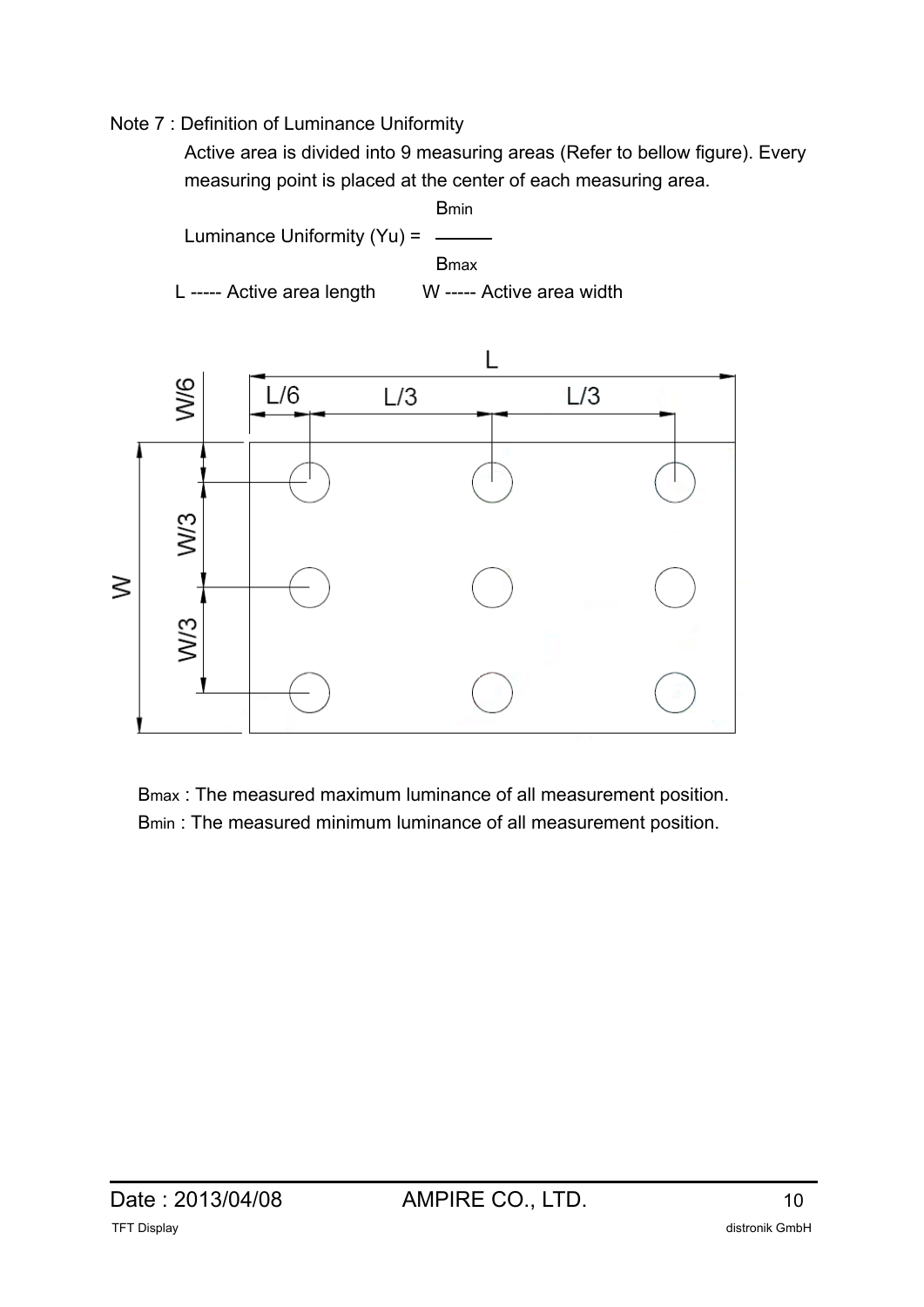# **6. INTERFACE**

### **TFT LCD Panel Driving Section**

| Pin<br>No.     | <b>Symbol</b>     | <b>Description</b>                                           | <b>Note</b> |
|----------------|-------------------|--------------------------------------------------------------|-------------|
| 1              | <b>VDD</b>        | POWER SUPPLY:3.3V                                            |             |
| $\overline{2}$ | <b>VDD</b>        | POWER SUPPLY:3.3V                                            |             |
| 3              | <b>GND</b>        | Power Ground                                                 |             |
| $\overline{4}$ | <b>GND</b>        | <b>Power Ground</b>                                          |             |
| 5              | IN <sub>0</sub> - | Transmission Data                                            |             |
| 6              | $INO+$            | <b>Transmission Data</b>                                     |             |
| $\overline{7}$ | <b>GND</b>        | <b>Power Ground</b>                                          |             |
| 8              | $IN1-$            | <b>Transmission Data</b>                                     |             |
| 9              | $IN1+$            | <b>Transmission Data</b>                                     |             |
| 10             | <b>GND</b>        | <b>Power Ground</b>                                          |             |
| 11             | $IN2-$            | <b>Transmission Data</b>                                     |             |
| 12             | $IN2+$            | <b>Transmission Data</b>                                     |             |
| 13             | <b>GND</b>        | <b>Power Ground</b>                                          |             |
| 14             | CLK-              | <b>Sampling Clock</b>                                        |             |
| 15             | $CLK+$            | <b>Sampling Clock</b>                                        |             |
| 16             | <b>GND</b>        | <b>Power Ground</b>                                          |             |
| 17             | <b>ADJ</b>        | Adjust the LED brightness                                    | (1)         |
| 18             | <b>NC</b>         | No connection.                                               |             |
| 19             | <b>GND/VLED</b>   | JP7=1-2 & JP5=2-3short → power supply of LED driver circuit. | (2)         |
| 20             | <b>GND/VLED</b>   | JP7=2-3 & JP5=1-2short → GND terminal. (default setting)     |             |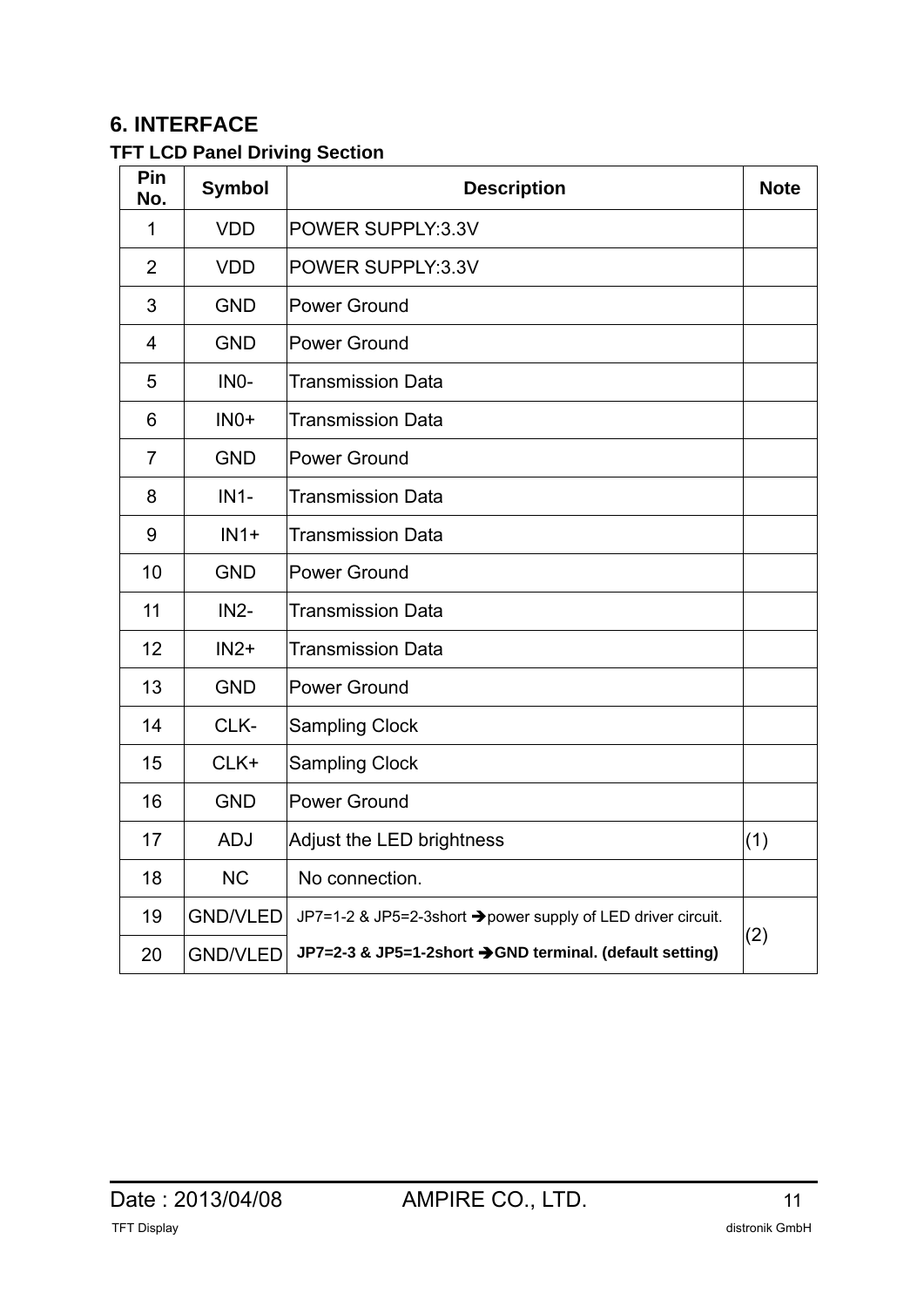# ITEM SYMBOL MIN TYP MAX UNIT ADJ signal frequency  $\parallel$  fpwm  $\parallel$  100  $\parallel$  --  $\parallel$  1K  $\parallel$  Hz ADJ signal logic level High  $\parallel$  VIH  $\parallel$  2V  $\parallel$  --  $\parallel$  VLED  $VLEU$  V<br>(5.0V) V ADJ signal logic level Low  $\vert$  VIL  $\vert$  0  $\vert$  --  $\vert$  0.5  $\vert$  V





(2)

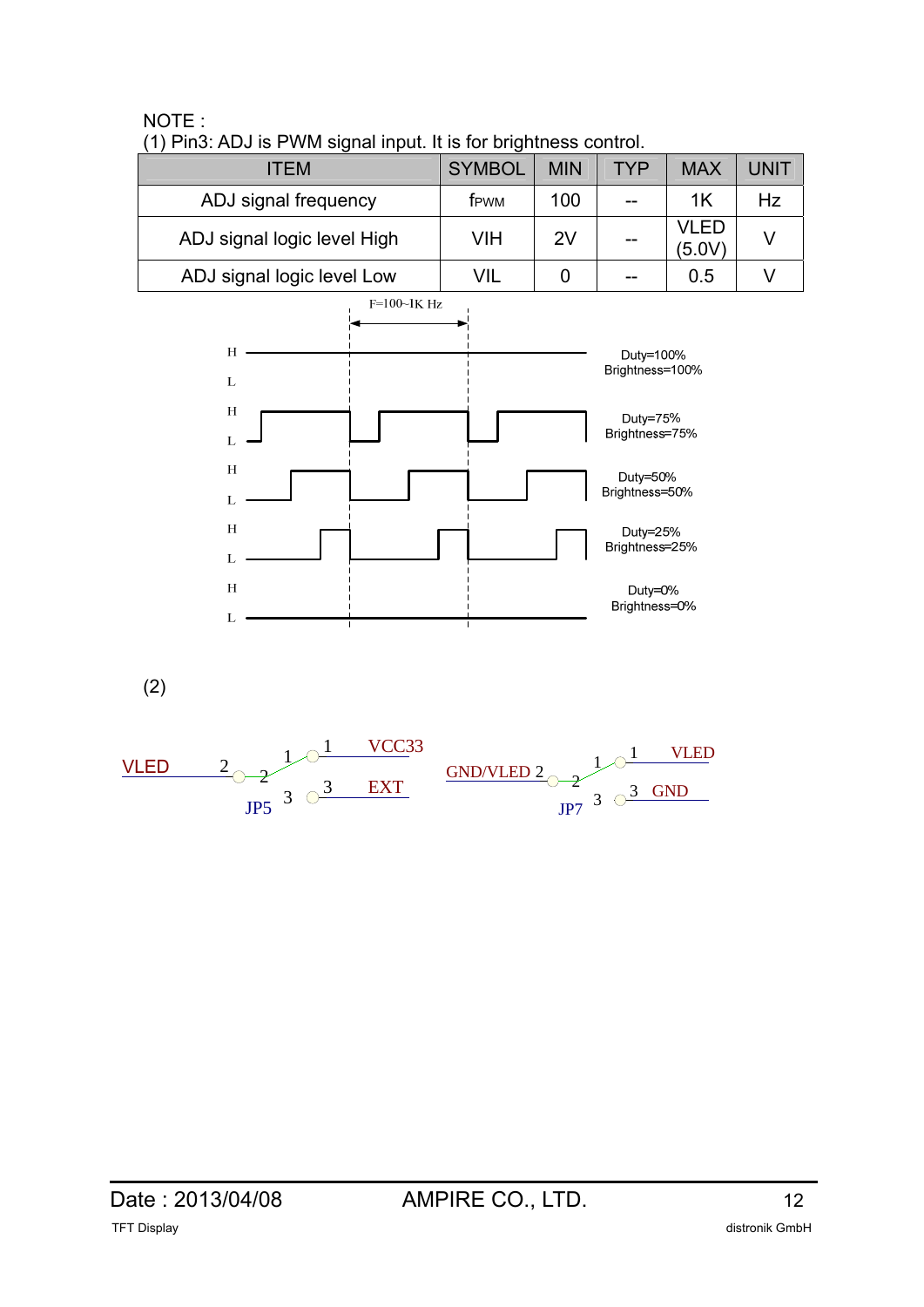# **7. INPUT SIGNAL :**







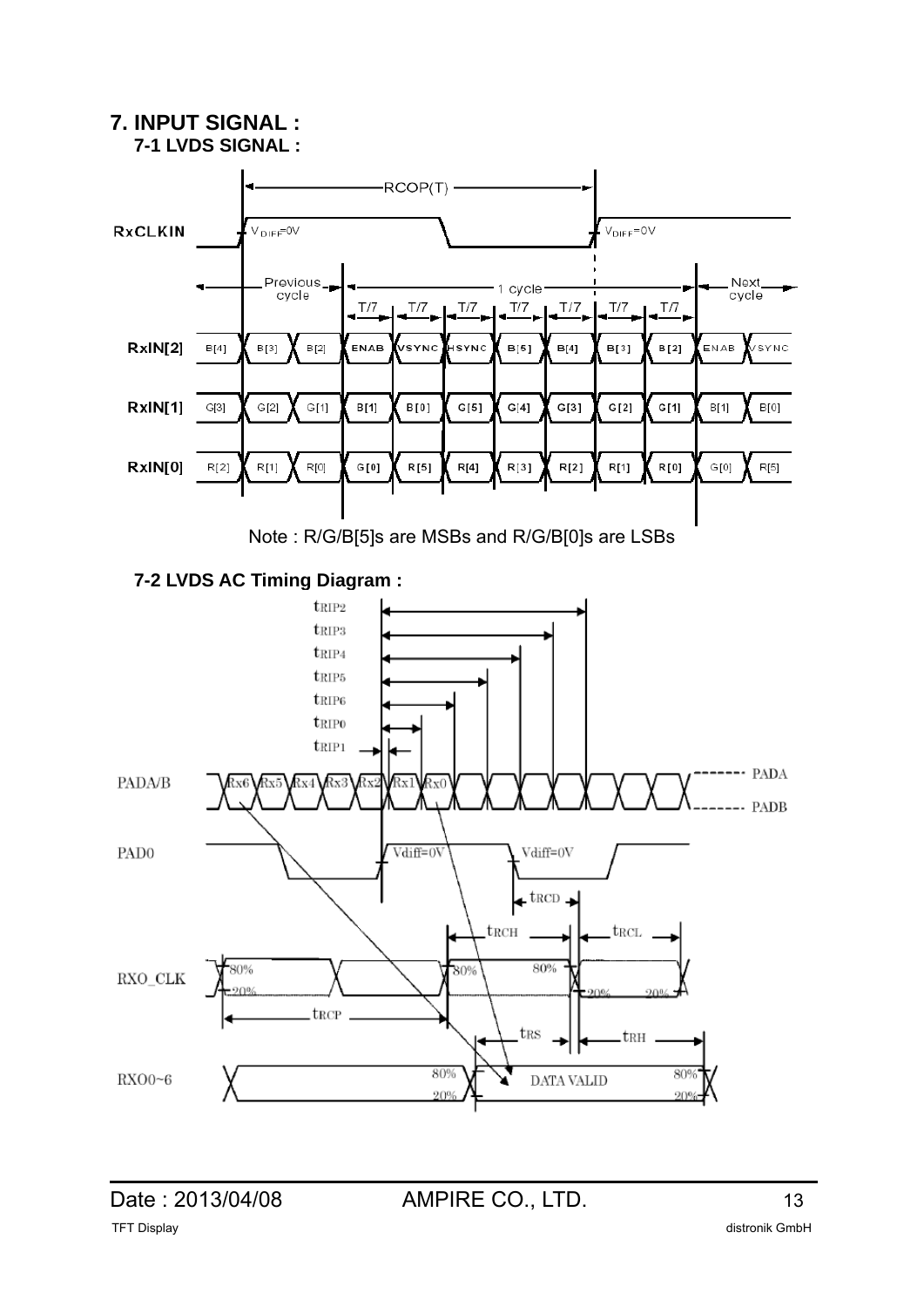### **7-3 Phase Lock Loop Set Time :**





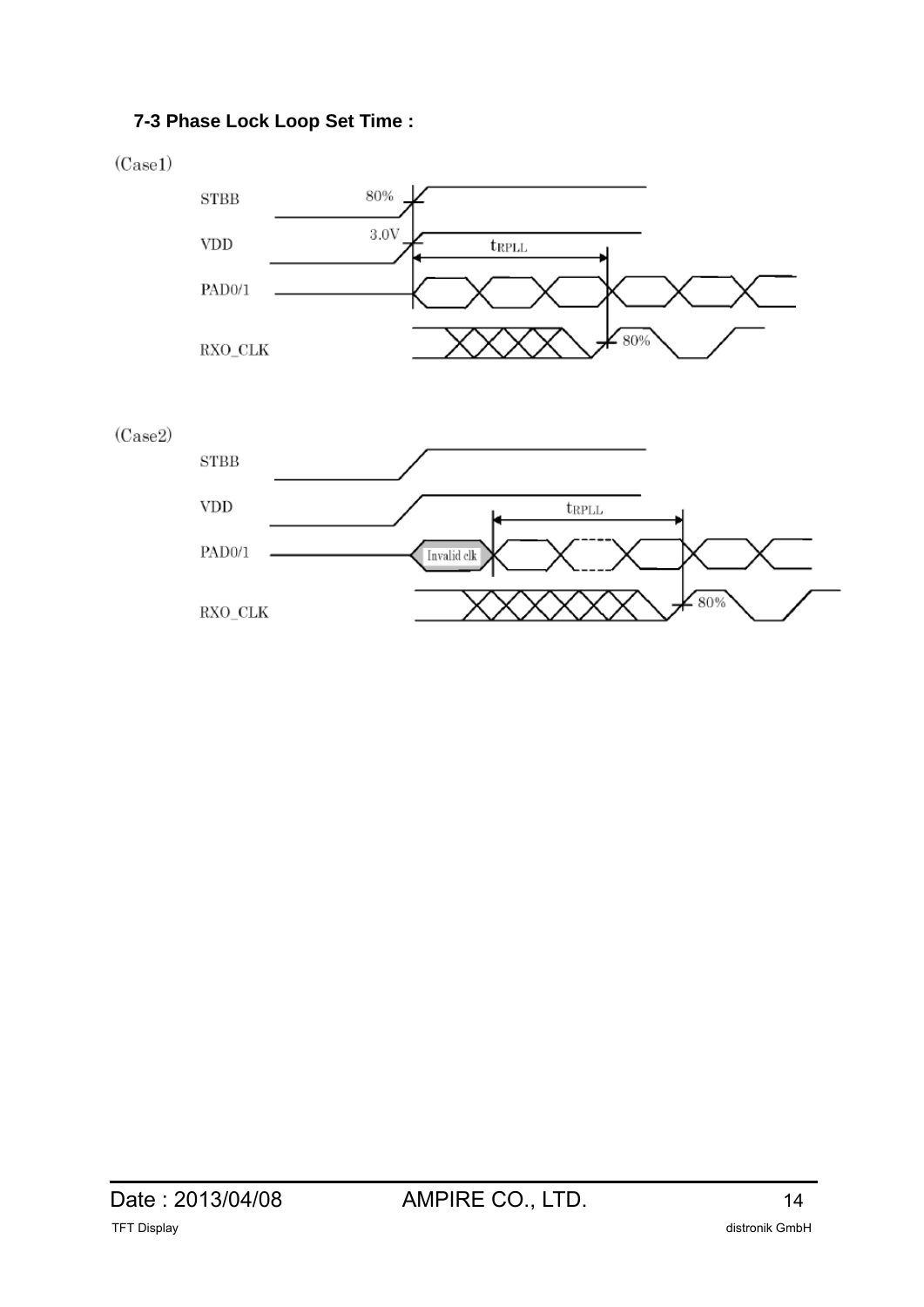| Item                   |        |                          | Values                   | Unit                     | Remark |  |
|------------------------|--------|--------------------------|--------------------------|--------------------------|--------|--|
|                        | Symbol | Min.                     | Typ.                     | Max.                     |        |  |
| HS setup time          | Thst   | 8                        |                          | $\overline{\phantom{0}}$ | Ns     |  |
| HS hold time           | Thhd   | 8                        |                          | $\overline{a}$           | Ns     |  |
| VS setup time          | Tvst   | 8                        |                          | $\overline{\phantom{0}}$ | Ns     |  |
| VS hold time           | Tyhd   | 8                        |                          |                          | Ns     |  |
| Data setup time        | Tdsu   | 8                        |                          | $\overline{a}$           | Ns     |  |
| Data hole time         | Tdhd   | 8                        | $\overline{\phantom{0}}$ | $\overline{a}$           | Ns     |  |
| DE setup time          | Tesu   | 8                        | -                        | $\overline{a}$           | Ns     |  |
| DE hole time           | Tehd   | 8                        |                          | $\overline{a}$           | Ns     |  |
| VDD Power On Slew rate | TPOR   | $\overline{\phantom{0}}$ | $\overline{\phantom{0}}$ | 20                       | ms     |  |
| RSTB pulse width       | Trst   | 10                       | -                        | $\overline{\phantom{a}}$ | us     |  |
| CLKIN cycle time       | Tcoh   | 20                       | $\overline{\phantom{a}}$ | $\overline{\phantom{a}}$ | Ns     |  |
| CLKIN pulse duty       | Tcwh   | 40                       | 50                       | 60                       | $\%$   |  |
| Output stable time     | Tsst   | -                        |                          | 6                        | us     |  |

#### **7-3 AC Electrical Characteristics**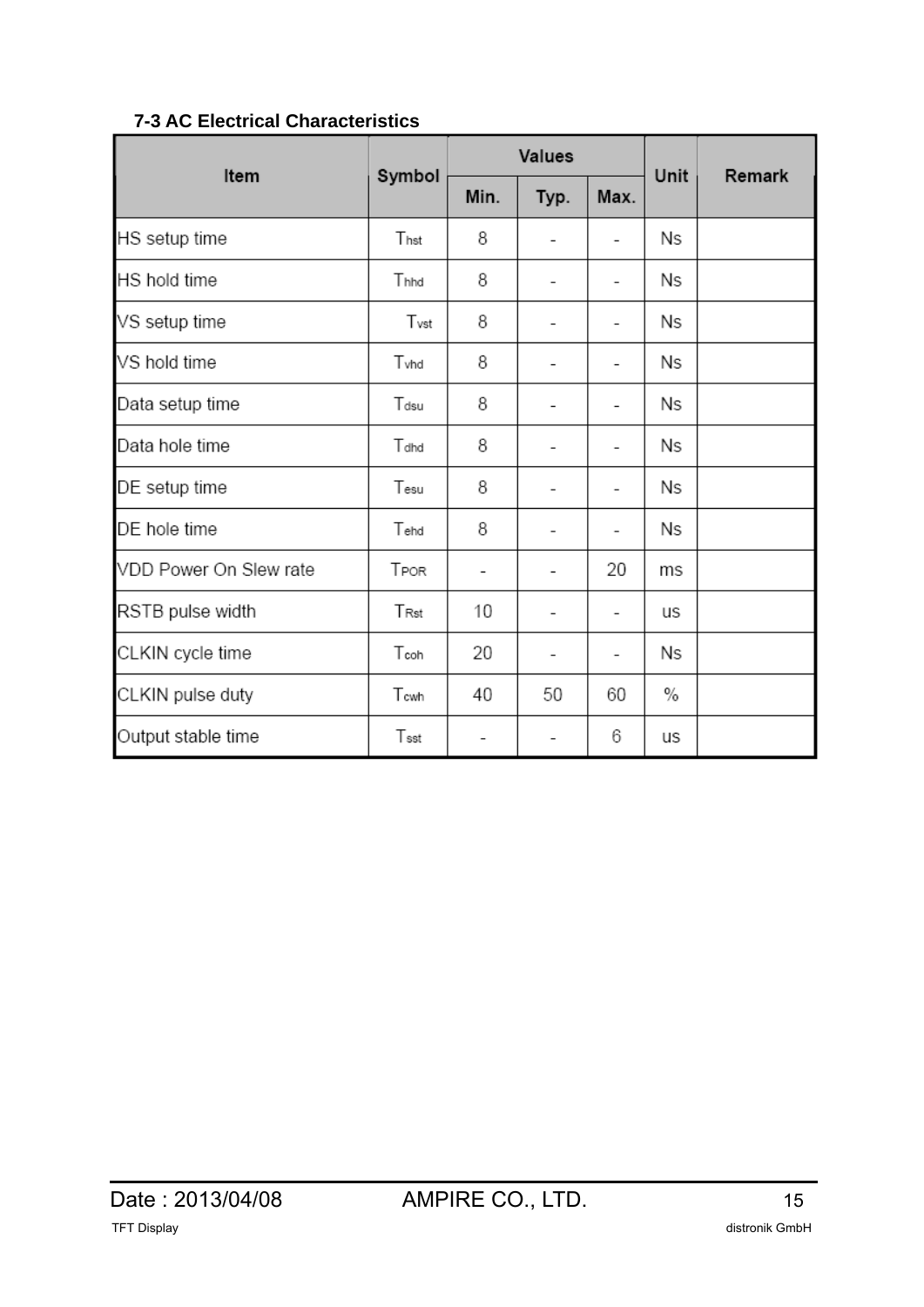| 7-4 Recommended Input Timing of LVDS transmitter |  |  |
|--------------------------------------------------|--|--|
|--------------------------------------------------|--|--|

| Item                    | Symbol | Values |      |                | Unit         | Remark |
|-------------------------|--------|--------|------|----------------|--------------|--------|
|                         |        | Min.   | Typ. | Max.           |              |        |
| Horizontal Display Area | thd    |        | 800  | $\overline{a}$ | <b>DCLK</b>  |        |
| <b>DCLK Frequency</b>   | fclk   |        | 40   | 50             | MHz          |        |
| One Horizontal Line     | th     | 862    | 1056 | 1200           | <b>IDCLK</b> |        |
| HS pulse width          | thpw   | 1      |      | 40             | <b>DCLK</b>  |        |
| HS Back Porch(Blanking) | thb    | 46     | 46   | 46             | DCLK         |        |
| <b>HS Front Porch</b>   | thfp   | 16     | 210  | 354            | IDCLK        |        |

| Item                    | Symbol | <b>Values</b> |      |      | Unit | Remark |
|-------------------------|--------|---------------|------|------|------|--------|
|                         |        | Min.          | Typ. | Max. |      |        |
| Vertical Display Area   | tvd    |               | 600  |      | TН   |        |
| VS period time          | tv     | 624           | 635  | 700  | TН   |        |
| VS pulse width          | tvpw   | 1             |      | 20   | TН   |        |
| VS Back Porch(Blanking) | tvb    | 23            | 23   | 23   | TН   |        |
| VS Front Porch          | tvfp   | 1             | 12   | 77   | TН   |        |

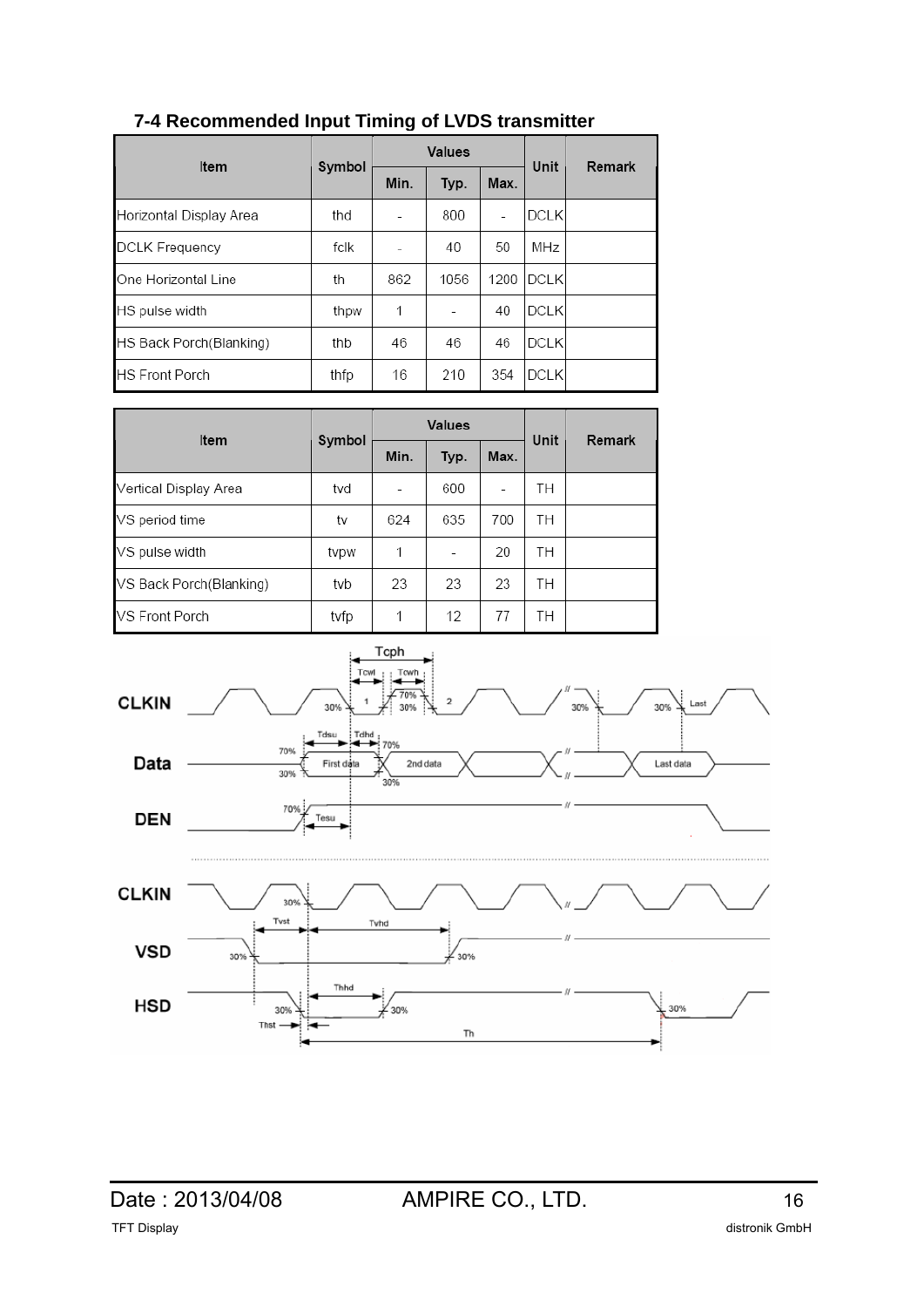# **8. RELIABILITY TEST CONDITIONS**

|                                             |                                                                                                                                                         | (Note 3)    |
|---------------------------------------------|---------------------------------------------------------------------------------------------------------------------------------------------------------|-------------|
| <b>Item</b>                                 | <b>Test Conditions</b>                                                                                                                                  | <b>Note</b> |
| High Temperature Storage                    | Ta = $80^{\circ}$ C<br>240 hrs                                                                                                                          | Note $1,4$  |
| Low Temperature Storage                     | Ta = $-30^{\circ}$ C<br>240 hrs                                                                                                                         | Note $1,4$  |
| <b>High Temperature Operation</b>           | $Ts = 70^{\circ}$ 240 hrs                                                                                                                               | Note $2,4$  |
| Low Temperature Operation                   | Ta = $-20^{\circ}$ 240 hrs                                                                                                                              | Note1,4     |
| Operate at High Temperature<br>and Humidity | +40°C, 90%RH 240 hrs                                                                                                                                    |             |
| <b>Thermal Shock</b>                        | -30°C /30 min $\sim$ +80°C /30 min for a total 100<br>cycles, Start with cold temperature and end<br>with high temperature                              |             |
| <b>Vibration Test</b>                       | Frequency range: $10 \sim 55$ Hz<br>Stroke: 1.5mm<br>Sweep: $10Hz \sim 55Hz \sim 10Hz$<br>2 hours for each direction of X. Y. Z.<br>(6 hours for total) |             |
| <b>Mechanical Shock</b>                     | 100G 6ms, $\pm X$ , $\pm Y$ , $\pm Z$ 3 times for each<br>direction                                                                                     |             |
| <b>Package Vibration Test</b>               | Random Vibration:<br>0.015G*G/Hz from 5-200HZ, -6dB/Octave<br>from 200-500Hz<br>2 hours for each direction of X. Y. Z.<br>(6 hours for total)           |             |
| Package Drop Test                           | Height: 60 cm<br>1 comer, 3 edges, 6 surfaces                                                                                                           |             |
| Electro Static Discharge                    | $\pm$ 2KV, Human Body Mode, 100pF/1500 $\Omega$                                                                                                         |             |

Note 1 : Ta is the ambient temperature of samples.

- Note 2 : Ts is the temperature of panel's surface.
- Note 3 : In the standard condition, there shall be no practical problem that may affect the display function. After the reliability test, the product only guarantees operation, but don't guarantee all of the cosmetic specification.
- Note 4 : Before cosmetic and function test, the product must have enough recovery time, at least 2 hours at room temperature.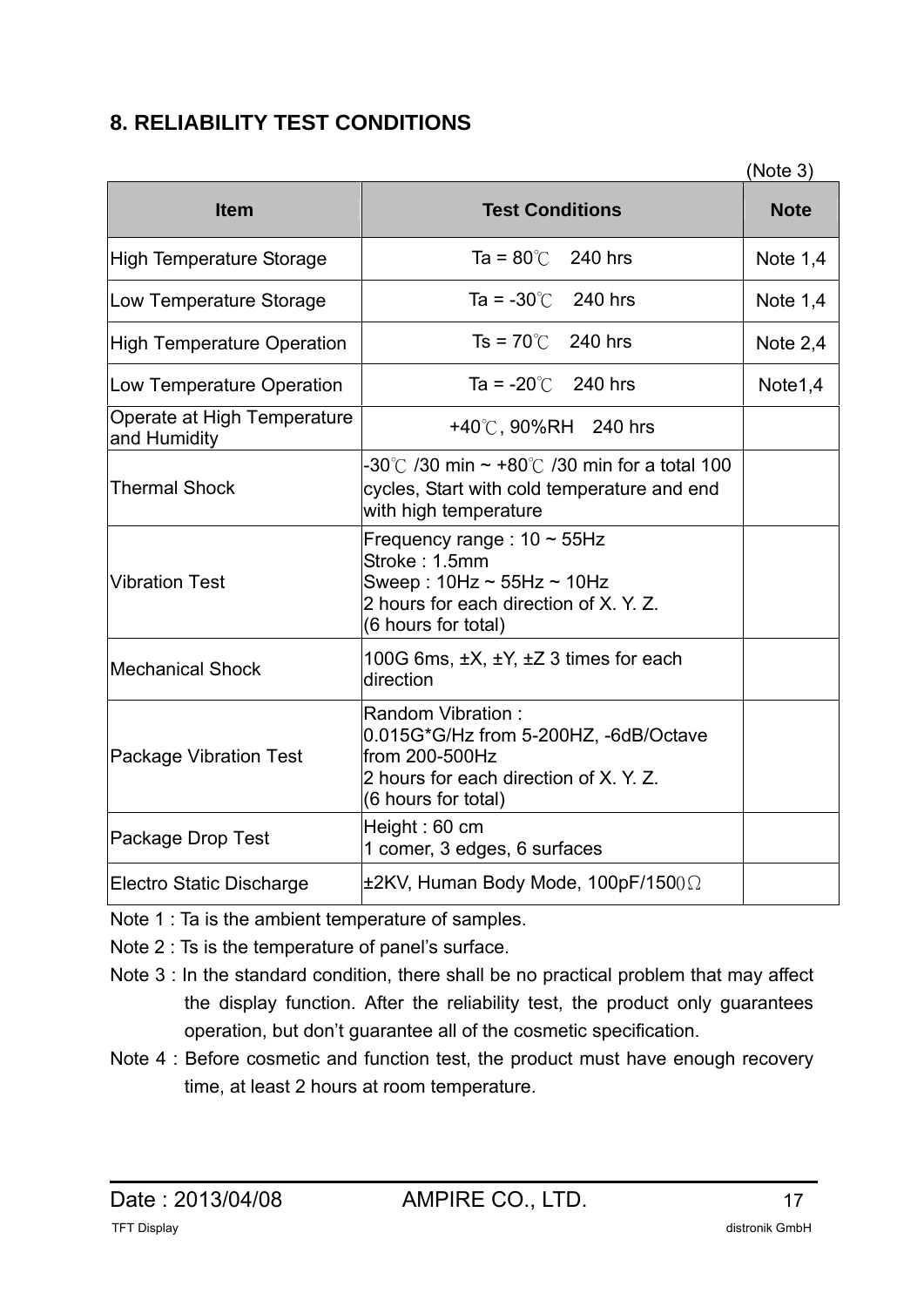## **9. General Precautions**

### **9-1 Safety**

 Liquid crystal is poisonous. Do not put it your month. If liquid crystal touches your skin or clothes, wash it off immediately by using soap and water.

### **9-2 Handling**

- 1. The LCD panel is plate glass. Do not subject the panel to mechanical shock or to excessive force on its surface.
- 2. The polarizer attached to the display is easily damaged. Please handle it carefully to avoid scratch or other damages.
- 3. To avoid contamination on the display surface, do not touch the module surface with bare hands.
- 4. Keep a space so that the LCD panels do not touch other components.
- 5. Put cover board such as acrylic board on the surface of LCD panel to protect panel from damages.
- 6. Transparent electrodes may be disconnected if you use the LCD panel under environmental conditions where the condensation of dew occurs.
- 7. Do not leave module in direct sunlight to avoid malfunction of the ICs.

### **9-3 Static Electricity**

- 1. Be sure to ground module before turning on power or operation module.
- 2. Do not apply voltage which exceeds the absolute maximum rating value.

### **9-4 Storage**

- 1. Store the module in a dark room where must keep at +25±10℃ and 65%RH or less.
- 2. Do not store the module in surroundings containing organic solvent or corrosive gas.
- 3. Store the module in an anti-electrostatic container or bag.

### **9-5 Cleaning**

- 1. Do not wipe the polarizer with dry cloth. It might cause scratch.
- 2. Only use a soft sloth with IPA to wipe the polarizer, other chemicals might permanent damage to the polarizer.

### **9-5 Others**

- 1. AMIPRE will provide one year warrantee for all products and three months warrantee for all repairing products.
- 2. The residual image may exist if the same display pattern is shown for hours. This residual image, however, disappears when another display pattern is shown or the drive is interrupted and left for a while. But this is not a problem on reliability.